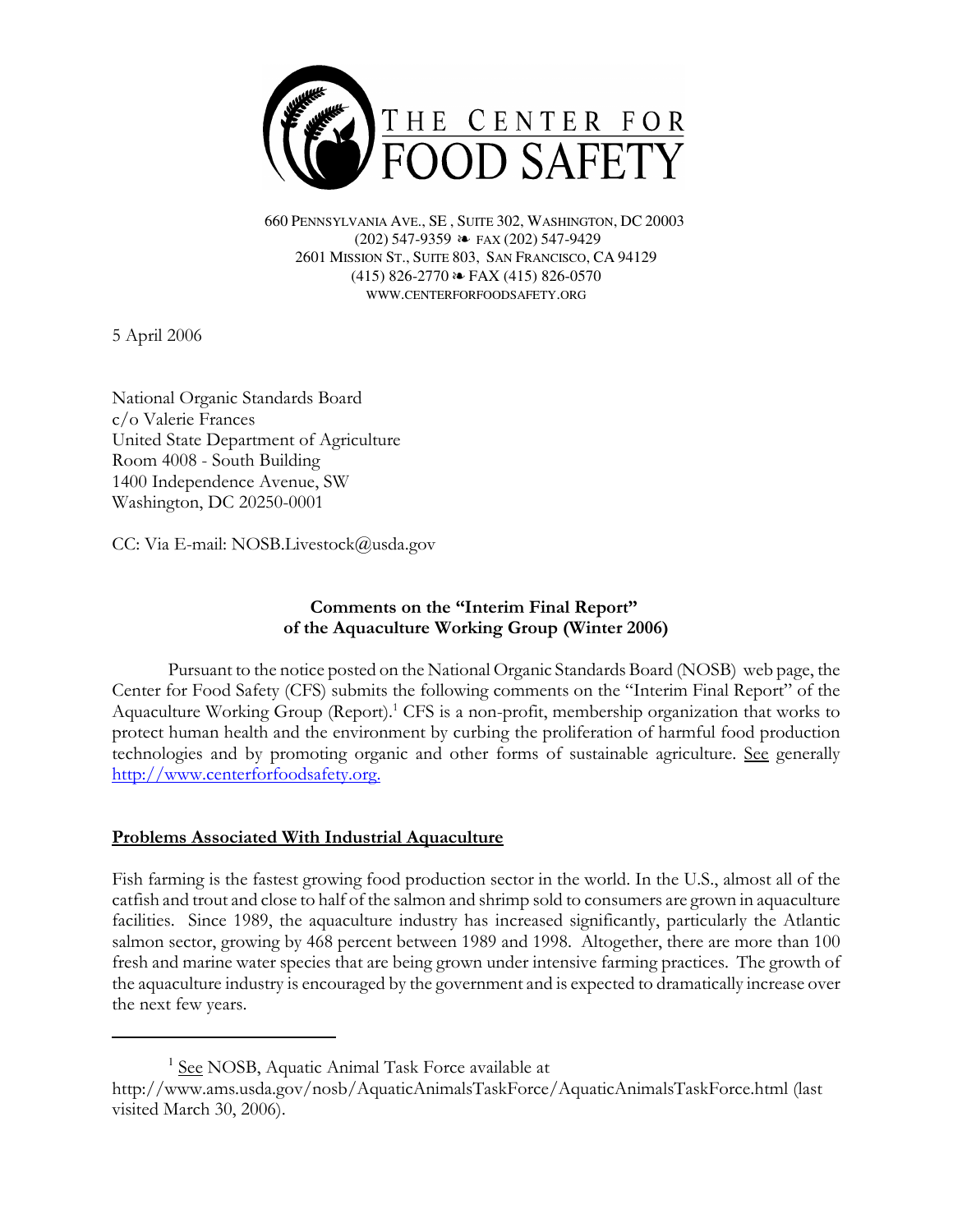Unfortunately, the rapidly expanding aquaculture industry is already degrading and destroying entire aquatic ecosystems. Ecological impacts of industrial aquaculture include the destruction of fish biodiversity through the invasion of non-native farmed fish species, the spread of several pernicious fish diseases, and significant harm to federally protected marine mammals and birds. Additionally, the consumption of aquaculture-bred fish is raising serious human health and food safety concerns. Some of the human health concerns include the over-use of antibiotics and pesticides and the accumulation of toxins in farm raised fish. These problems will only escalate as the aquaculture industry expands.

Indeed, the impacts associated with industrial aquaculture are rapidly escalating as fish farming has quickly expanded without adequate federal oversight. There are already approximately 4,000 aquaculture facilities throughout the U.S. The types of facilities used range from net pens to ponds to enclosed land based systems. Each of these types of facilities are causing environmental and human health problems because of the lack of minimum national regulatory standards.

The problems with the use of net pens have been widely publicized in the media. Repeatedly, farmed fish grown in net pens are escaping and interacting with native species. For example, in the Northwest, approximately 600,000 farm raised Atlantic salmon have escaped. Although Atlantic salmon are not native in the Pacific Ocean, these fish are surviving and successfully reproducing among the many species of endangered Pacific salmon. Frequently, Pacific coast fishermen catch Atlantic salmon. On the East Coast, the number of farm raised Atlantic salmon that escaped from net pens last year is 1,000 times the number of documented wild Atlantic salmon. The Fish and Wildlife Service reports that 25- 40 percent of the fish in the North Atlantic Ocean originated from aquaculture.

The large numbers of farmed fish invading our oceans is having a significant and profound impact on the biodiversity among wild fish species. Most farmed fish are not native to the area and are bred to be larger with smaller fins and more aggressive. When farmed fish mate with native fish, they affect the genetic integrity of the wild species by reducing the level of fitness. In addition, farmed fish compete with native species for habitat and food and spread diseases to the wild fish species. As a result of farmed fish frequently escaping from net pens, fish populations are suffering. During the recent listing of Atlantic salmon as an endangered species, the National Marine Fisheries Service/Fish and Wildlife Service identified the Atlantic salmon aquaculture facilities as one of the reasons for the decline of the wild species.

As for the farmed fish that do not escape, the aquaculture practices used to produce and maintain these fish are contributing to the problems currently impacting the marine environment. For example, to grow carnivorous fish, such as salmon, requires the taking of a large number of wild fish for fishmeal. In many cases at least three pounds of wild fish are taken from the oceans to feed and produce one pound of farmed fish. Rather than alleviating pressure on wild fish species, aquaculture is further exacerbating the problem of over fishing. Moreover, aquaculture is contributing to the mortality of federally protected marine mammals and migratory birds. These fish predator species are attracted to the easy meal of fish contained in the net pens. As a result, these animals either become entangled in the netting and drown or killed by the aquaculture facility.

Fish farming also affects water quality. Nutrient and organic waste, such as excess feed and fish waste, is discharged directly into the nation's waterways from net pens, ponds, and contained facilities. Some of the harmful effects include toxic algae blooms, fish kills, and death of sea grasses and corals.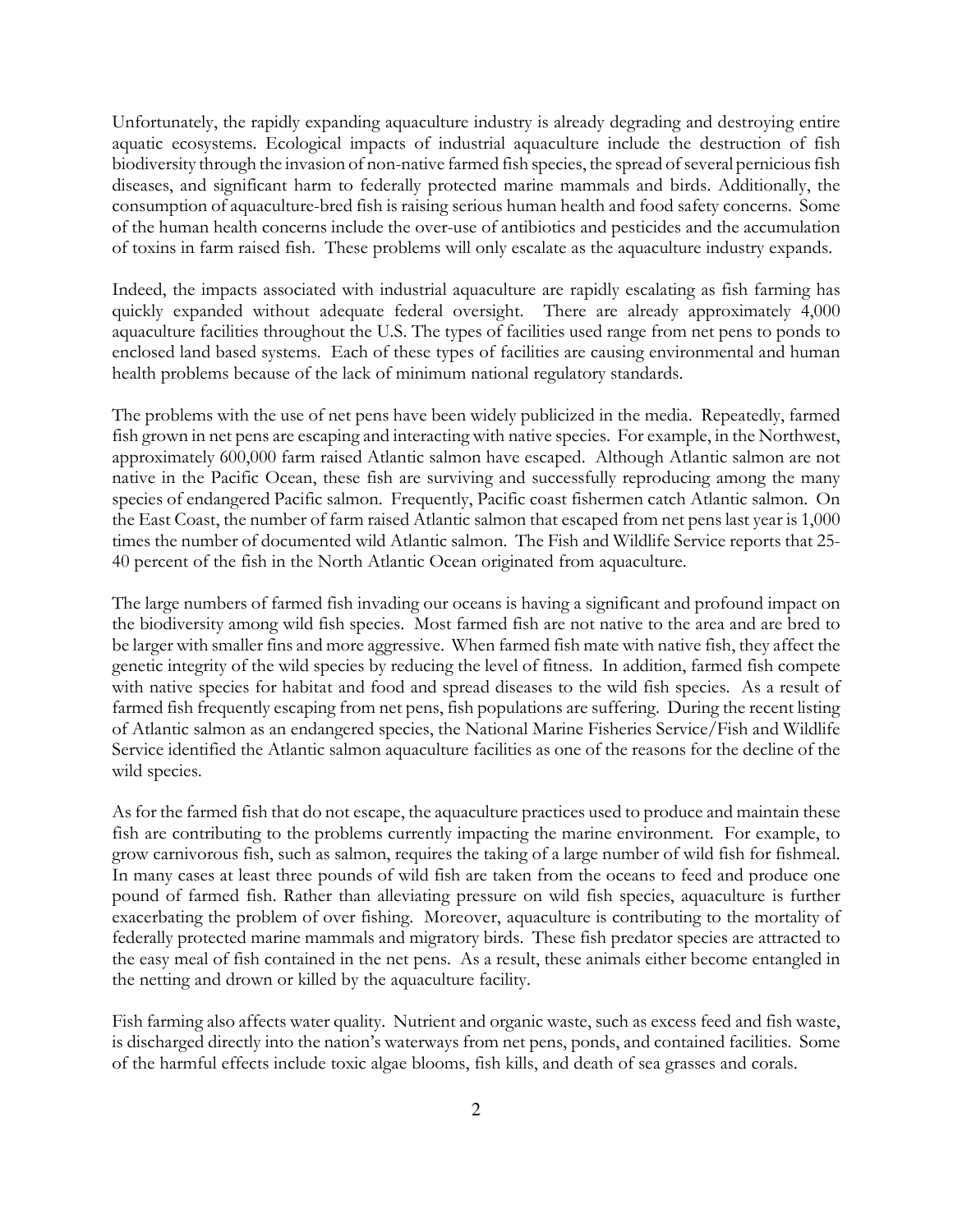Once farmed fish reach the market, there are numerous human food safety issues that are currently being inadequately addressed. Unfortunately, many consumers are unaware that they are exposing themselves to greater health risks by consuming farmed fish as opposed to wild caught fish. Farmed fish are exposed to a variety of chemicals, including antibiotics to combat disease. By eating farmed fish treated with antibiotics, consumers are ingesting antibiotics that may be toxic and even cause fatal allergic reactions. The use of antibiotics in aquaculture also exacerbates the significant problem of antibiotic resistant bacteria. Bacteria that are resistant to antibiotics can harm human health by preventing the effective treatment of illness.

In addition, farmed fish have as much as four times the fat as wild fish. As a result of this higher fat content, farmed fish accumulate higher levels of dioxins, PCBs, and pesticides. The U.N. Food & Agriculture Organization (FAO) cautions that the risks of contamination from chemical and biological agents are far greater in farmed fish. These toxins can harm children by reducing cognitive function and lowering resistance to infection and can decrease fertility in adults.

For over twenty years, aquaculture has been promoted as a method of seafood production that will alleviate the over fishing pressure on wild fish stocks and meet the U.S. increasing seafood demands. Unfortunately, the federal government has encouraged the rapid growth of this sector of food production without requiring the aquaculture industry to follow environmentally sustainable regulations. As a result of this lack of federal oversight, fish farming is contributing to the decline of our oceans, rivers, and estuaries and subjecting unknowing consumers to potential health risks.

The development of national organic standards for aquaculture can go a long way toward reversing the environmental and human health impacts associated with current industrial aquaculture production methods. Applying the holistic approach of organic system management to aquaculture can yield significant reductions in the aforementioned impacts. To name a few, it can minimize the environmental impacts associated with facility siting, ensure that feed requirements are sustainable, provide for integrative approaches that protect and enhance biodiversity, and improve the quality and safety of food products through the prohibition of dangerous inputs such as antibiotics and pesticides. In order to realize these benefits, however, the resulting organic aquaculture standards must be stringent and reflect a primary commitment to developing low impact and sustainable production methods. The economic benefits to organic producers should be viewed as secondary and will only be realized and sustained if consumers know that their price premium-based purchases truly yield the environmental and human health benefits touted by the organic industry.

## Specific Comments on the Draft Proposed Organic Aquaculture Regulations

CFS believes that there are number of areas in which the current proposal can be tightened and made more rigorous, especially in the areas of biodiversity protection and conversion time frames, so that the standards maintain the integrity of organic production and handling principles and that consumers are presented with a product worthy of a premium price and their expectations.<sup>2</sup> Accordingly, CFS provides

<sup>&</sup>lt;sup>2</sup> See NOSB, Final Recommendation: Principles of Organic Production and Handling (Oct. 2001).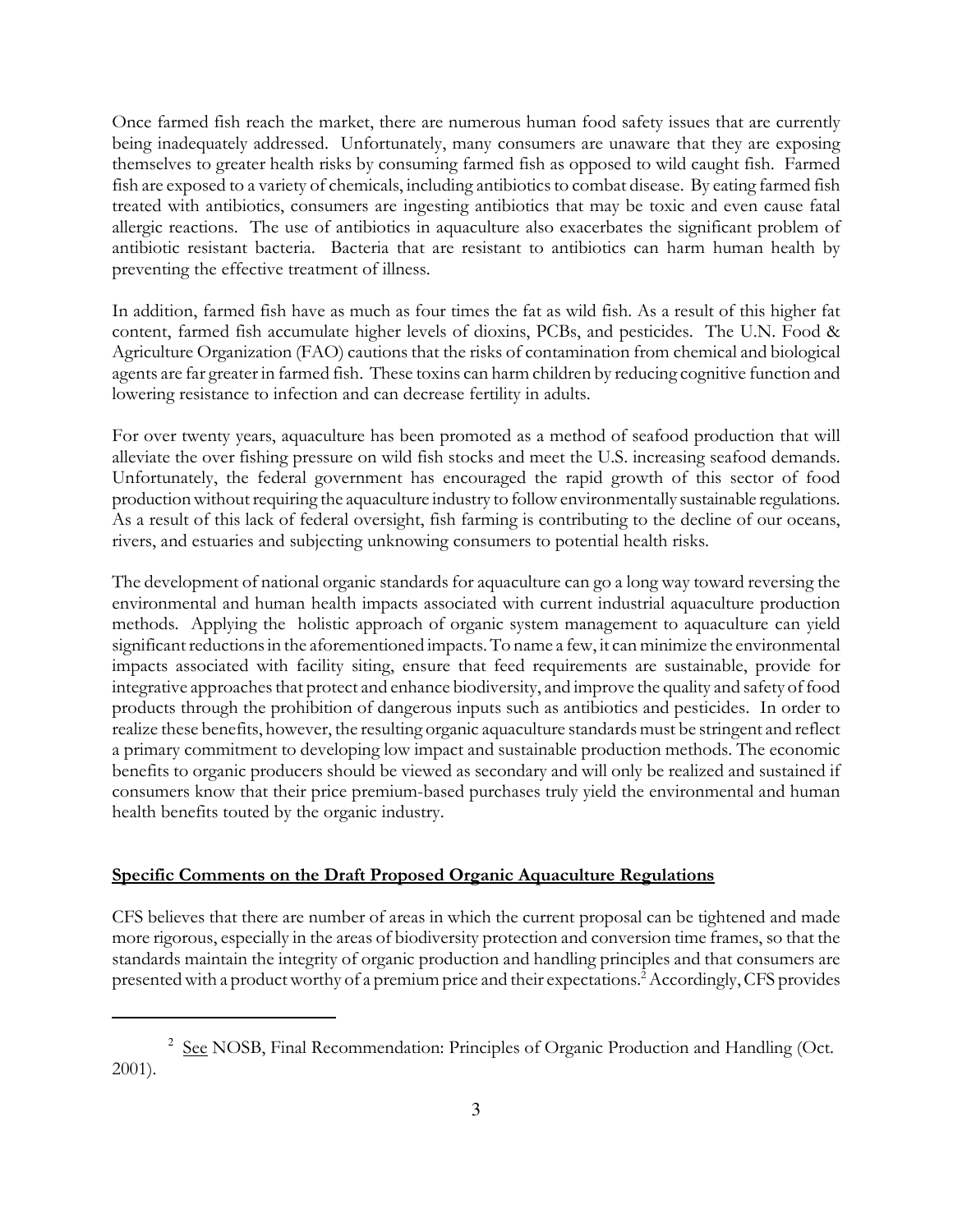the following suggestions and comments:

### Proposed Amended § 205.2, Definition of "Livestock."

Regardless of the paper's explanation, as proposed, the definition of livestock is inconsistent with text of the Organic Foods Production Act ("OFPA" or "Act"). Report at 6. The Act defines livestock as "any cattle, sheep, goats, swine, poultry, equine animals for food or in the production of food, fish used for food, wild or domesticated game, or other nonplant life." 7 U.S.C. § 6502 (11). The Working Group's proposed regulatory definition of livestock broadens the term "fish" as used in the Act to include "aquatic animals." "Aquatic animals" is then later defined to include "finfish, mollusc, crustacean or other aquatic invertebrate." The legislative history of the Act does not provide any indication that Congress meant to expand the term "fish" to include other "aquatic animals."<sup>3</sup> The common definition of "fish" means "an aquatic animal" (not all) and "any of numerous cold blooded strictly aquatic craniate vertebrates that include the bony fishes."<sup>4</sup> The correct legal test is not whether the regulation includes "fish" within the scope of the livestock definition but whether the regulatory definition is consistent with the one Congress legislated, and, as proposed it is not consistent.

To be consistent with the OFPA the proposed amendment should read:

Livestock. Any cattle, sheep, goat, swine, poultry, equine animals, or aquatic animals fish used for food or in the production of food, fiber, feed, or other agricultural-based consumer products; wild or domesticated game; or other nonplant life.

If producers seek to include additional aquatic animals, such as molluscan shellfish, they should seek amendment to the Act. Throughout this comment, CFS uses the term "fish" instead of "aquatic animal" so as to be consistent with the text of the OFPA.

#### Proposed § 205.250. Aquaculture General.

Subsection (5) - As written, proposed  $\sqrt{205.250}$  suggest that facilities have a negative duty not to cause a vague notion of "significant harm" to the environment. Any aquaculture facility must comply with the laws of the United States. This should mean that a aquaculture facility can do no "significant harm" to the waters of the United States or it would be in violation of the Clean Water Act, Endangered Species Act. CFS believes that in order to garner organic status any aquaculture facilities should fulfill a positive duty, a higher standard, to the environment. Mitigation of all environmental adverse effects should be a ground floor organic aquaculture as well as ensuring the survival of all affected wild stocks or other species in the ecosystem of the facility. The facilities should fulfill the goal/duty of helping to

<sup>&</sup>lt;sup>3</sup> See Sen. Rep. 101-357 at 292 (only reference in original OFPA legislative history is that USDA and NOSB "develop standards for aquaculture products.").

<sup>&</sup>lt;sup>4</sup> Merriam-Webster's Collegiate Dictionary, 11<sup>th</sup> Ed. (2004).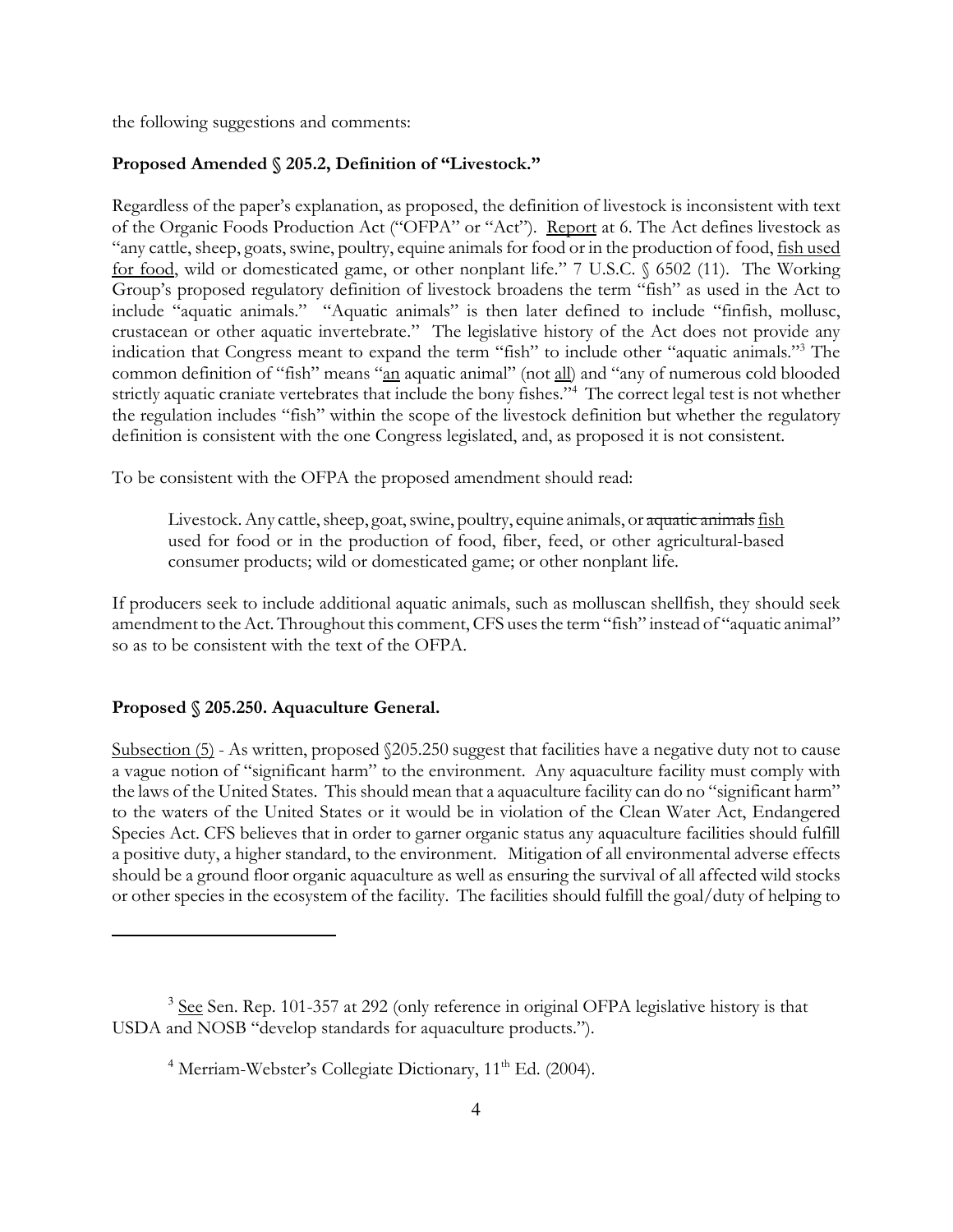provide for the recovery of any threatened wild stocks in the ecosystem and the recovery of any struggling or damaged ecosystem it affects. Accordingly, CFS believes that subsection (5) should be amended to reflect this standard.

Biodiversity of natural aqauatic ecosystems, functional integrity of aquatic environments, and the quality of surrounding aquatic and terrestrial ecosystems must be protected. Wherever possible, facilities must be designed and operated to enhance biological diversity, mitigate environmental harm, and improve recovery of wild fish stocks. All aquatic animals possessed and grown in an aquaculture facility must be in compliance with all applicable local, state, and national laws.

Additional subsections - Proposed section § 205.250 should add several other important principles concerning disease prevention and feed. CFS recommends the following additions:

(8) Aquaculture facilities shall be designed, operated and managed in a manner that prevents the spread of disease within in the facility and surrounding ecosystems and to native fish species.

(9) All feed and feeding practices must be consistent with organic principles including the use of organic feed that is derived from environmentally sustainable sources.

## Proposed § 205.251. Origin of Aquaculture Animals.

Subsection (a). - The proposed standard for when organic management begins is vague and too discretionary as written. In particular, as proposed the language "or beginning no later than when 5% of total market weight has been achieved" does not provide a consistent standard as to when organic management begins and leaves the time frame for the instigation of organic management solely up to the aquaculturist. Such a regulation creates a potential loophole for misinterpretation and could allow aquaculturists to forego initiation of organic management standards for a significant period of time.

First and foremost, "total market weight" is not defined in the regulation leaving the term open to interpretation; Does the term mean the weight or size of a fish when it is first marketable in any fashion? Does the term refer to some "objective" industry guidance of the preferred weight or size for marketability?

Second, the explanation table provided for the 5% total market weight standard provides no additional clarity. The table is provided "for information purposes only" and "does not mandate specific weights at which organic management must begin." As a result, the regulation as a whole would allow a producer to arbitrarily judge when 5% of total market weight is achieved so as to begin organic management. Allowing such an arbitrary exercise of judgment is contrary to the goals of creating a common, consistent organic standard and will invite abuse.

Consistent with the provisions for non-fish livestock found at 7 C.F.R. § 205.236, the regulation should be purely temporal in nature and provide that organic management should begin no later than two days after the beginning of exogenous feeding.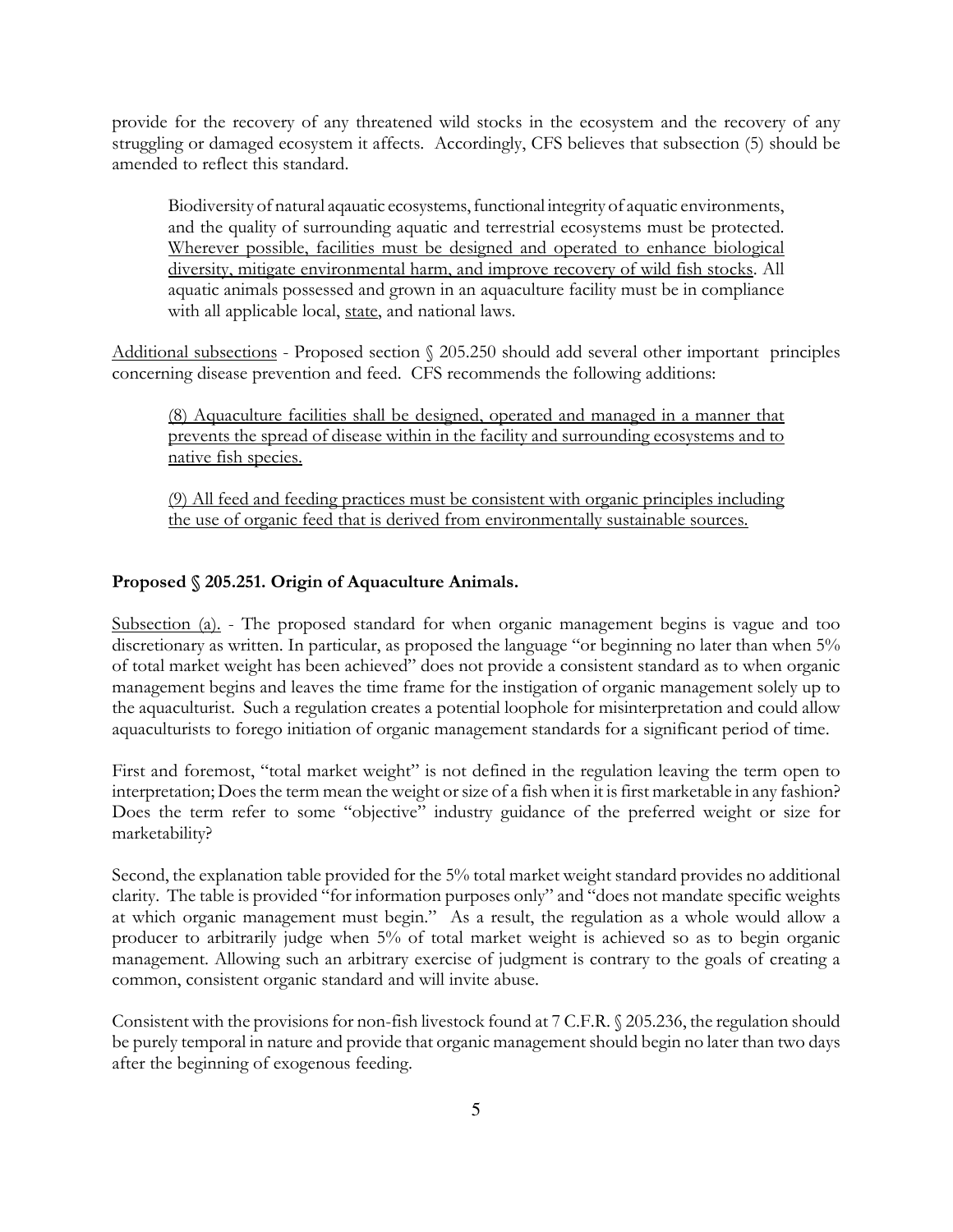(a) Aquatic animals grown in aquaculture to be sold as organic must have been under continuous organic management beginning no later than the second day after the beginning of exogenous feeding., where applicable by species, or beginning no later thanwhen 5% of total market weight has been achieved, whichever is greater. However, in either case, sSubstances prohibited in §205.602 and §205.604 are not allowed during earlier life stages;

Subsection (f) - CFS does not believe that use of sex-reversed broodstock should be used for development of monosex stocks. Allowance of the use of such broodstock will mean that organic production still is encouraging treatment of broodstock with steroidal or other hormones. Encouraging use of such substances in any manner is inconsistent with the principle of organic production which where possible emphasizes the "use of cultural, biological, and mechanical methods, as opposed to using synthetic materials to fulfill specific function within" organic systems.<sup>5</sup>

Subsection (h) - CFS strongly agrees that the use of genetic engineering and cloning techniques are incompatible with organic production. To further ensure this prohibition, the subsection should be amended to be consistent with the existing regulations and read:

Cultivation of genetically modified aquatic animals fish and plants created through the use of excluded methods are is prohibited.

Subsection (i) - The subsection should be amended to ensure that any determination that hatchery progeny are not "commercially available" must be a determination that is made in a manner consistent with the existing and/or to be implement (consistent with recent amendments to OFPA) regulatory requirements for "commercially unavailability" determinations. See Sec. 797, H.R. 2744 (FY '06 Agricultural Appropriations Bill amending, inter alia, 7 U.S.C. § 6517(d)) Furthermore, as envisioned the term "sustainable manner" is far too vague and provides no standards upon which judge the compatibility of particular collections of wild fish for use as broodstock. This could corrected by adding specific criteria for the making of any such a "sustainability determinations" to the new commercial availability regulations.

#### Proposed §205.252. Aquaculture feed.

The Center for Food Safety does not believe that wild caught fish should be certified as organic and, in this context, does not support the adoption of Option A. Nevertheless, should Option A be used CFS has the following comments:

<sup>&</sup>lt;sup>5</sup> See NOSB, Final Recommendation: Principles of Organic Production and Handling (Oct. 2001).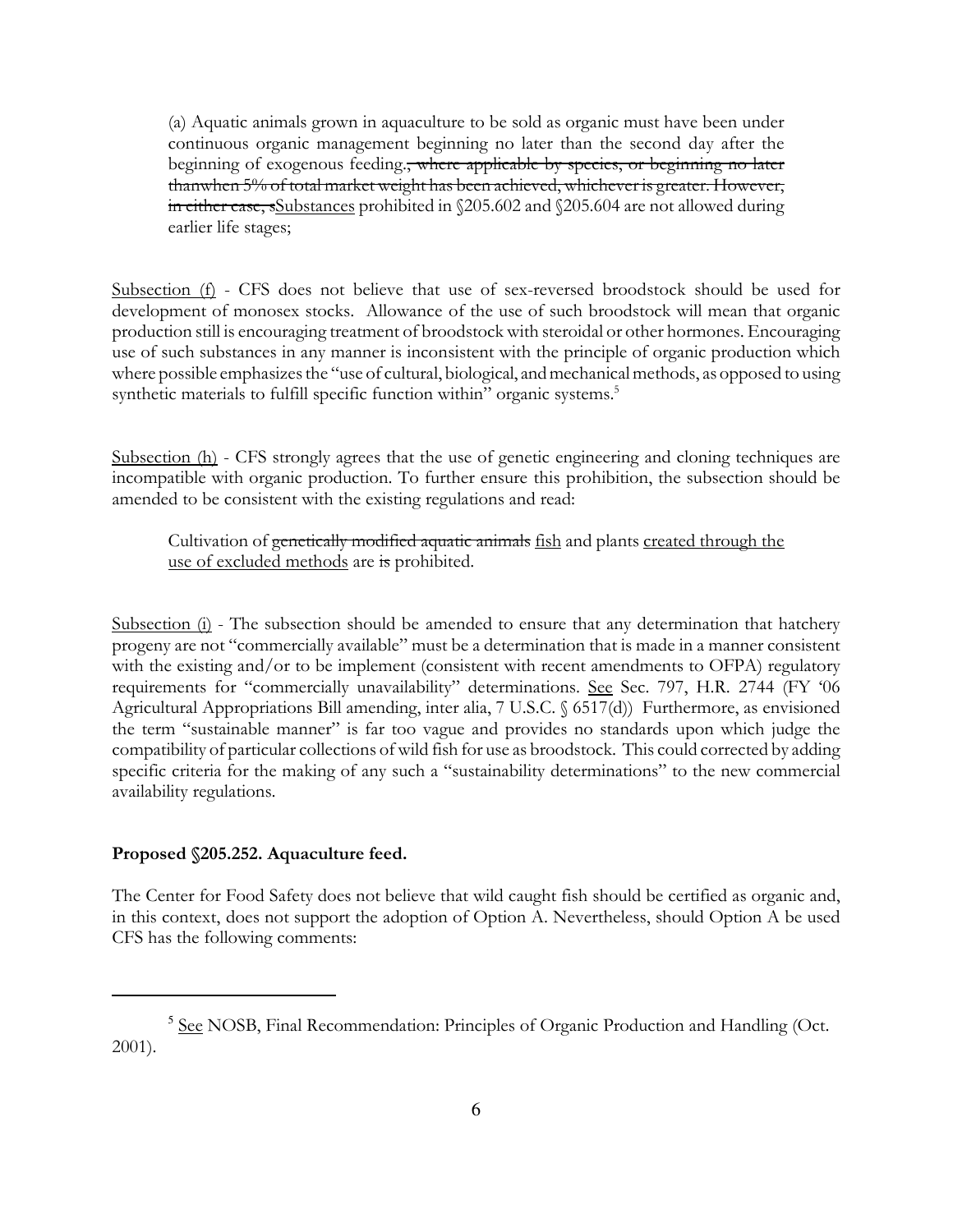## Option A

Subsection (f). Use of Third Party Accreditation - If the regulations are going to allow wild caught fish meal and fish oil to be certified then CFS recognizes the positive intent of seeking to ensure "organic" wild fisheries are managed sustainably. As envisioned, the proposed regulation would require the NOP to recognize the Marine Stewardship Council (MSC) or others as the third party accreditors of certifiers that certify as to as yet established "sustainability" criteria for the first tier of creating acceptable wild caught organic fish meal. While the MSC accreditation is designed to be consistent with the ISO 17011, the USDA would have to establish a means of recognizing third party accreditation, such as the MSC, before implementing such a regulation. See generally, http://www.msc.org/html/content\_464.htm (MSC accreditation). Absent such a step, this subsection is unworkable because this directly confronts the NOP's current refusal to recognize third party accreditors of organic certifiers.

Subsection (g) - CFS would strongly support the requirement of a 1:1 feed to fish ratio so that any use of wild fish for organic feed is done without damaging the sustainability of the feed fishery and ensures the long-term future of the feed fishery.

### Options A/B

Subsection (k)/subsection (h). Contaminants. - CFS accepts the use of the term "unavoidable residual environmental contamination" which is "background levels of naturally occurring or synthetic chemicals that are present in the soil or present in organically produced agricultural products that are below established tolerances." 7 C.F.R. § 205.2. However, CFS finds that the use of the term "unavoidable" places an affirmative burden upon fish feed producers to avoid contaminants. As such, the regulation should be amended to be consistent and state:

Contaminants may must be removed from fish oil to the maximum extent possible with activated carbon or with any process using water as a solvent.

Additionally, the draft report makes the incredible assertion that § 205.671 of the Final Rule is "not applicable for aquaculture since tolerance levels established by the US Environmental Protection Agency are generally for pesticide levels in terrestrial crops." Report at 13. This statement is not only erroneous, but suggests an intentional deflection of the health issues posed by environmental toxins in fish. The committee members are assuredly well versed in the fact that the EPA has a long history of assessing the presence of environmental toxics in fish in order to assist states in their release of advisories limiting or avoiding consumption of certain fish. To ignore this data and dismiss EPA's monitoring role boarders on gross negligence.

As with pesticides, the EPA's toxicology and data on fish should provide a framework for establishing situations where § 205.671 is applicable to fish when the presence of unavoidable residual environmental contaminants reaches certain levels. For example, the EPA recommends that a person eat only one 8 oz. meal of fish per month when the fish tissue PCB concentration is between 0.024 and 0.048 ppm,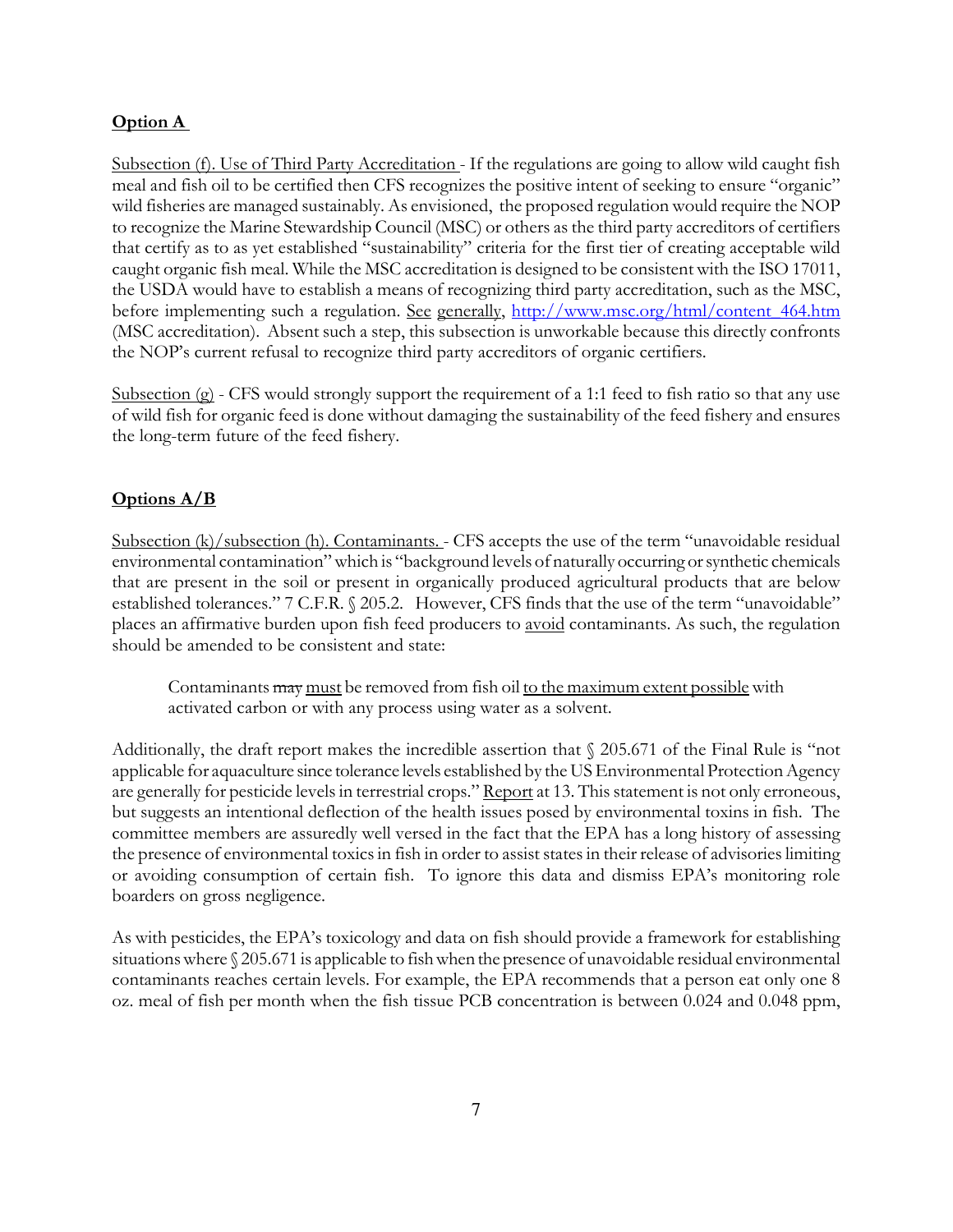wet weight.<sup>6</sup> At a minimum, the organic standards should amend § 205.671 by adding a provision as follows:

When residue testing in fish detects unavoidable residual contaminants at levels that are greater than Environmental Protection Agency recommended monthly fish consumption limits established for consumption of one fish meal per month, the fish product must not be sold, labeled or represented as organically produced.

Subsection (l)/subsection (i). Pigmentation - CFS believes the only pigmenting compounds that should be allowed are those that are derived from agricultural products that have produced and handled in a manner consistent existing organic regulations. Additionally, in order to avoid misrepresentation to consumers, the use of such pigmentation should be disclosed on the labels of all end products. The use of the term "source" is vague and should be clarified. Amend as follows:

Organic sources of Only pigmenting compounds processed from agricultural products that have been produced and handled in accordance organic requirements and allowed by the U.S. Food and Drug Administration for inclusion in aquaculture feeds may be used. Use of such pigmenting compounds must be disclosed on the principal display panel of all raw or processed aquaculture products labeled "100% organic," "organic" and "made with organic."

Subsection (n)(7)/ subsection (k)(7) Genetically Modified Organisms.-CFS finds the exclusion of genetically engineered organisms essential to organic certification.<sup>7</sup> In addition, the proposed regulation should be amended to be consistent with the language used in other places of the National Organic Program regulation and state "genetically modified organism or any other excluded method or product thereof . . ." The excluded method definition is broader than genetically modified organisms and provides a broader protection, for example, against the use of cloned fish. See 7 C.F.R. § 205.2 (defining "excluded methods).

(7) use any genetically modified organism or any other excluded method or product thereof as a feed ingredient; or

Subsection  $(n)(3)/$ subsection  $(k)(3)$ . Use of Mammalian and Poultry Slaughter By-Products - CFS recognizes that the current organic livestock regulations prohibiting the feeding of mammalian or

<sup>&</sup>lt;sup>6</sup> See EPA, Polychlorinated Biphenyls (PCBs) Update: Impacts of Fish Advisories available at http://www.epa.gov/ost/fish/pcbs.pdf (last visited Mar. 29, 2006)

<sup>&</sup>lt;sup>7</sup>See generally Center for Food Safety, "Genetically Engineered Fish" available at http://www.centerforfoodsafety.org/geneticall3.cfm (last visited Apr. 3, 2006) (containing numerous associated web pages detailing the scientific literature concerning the potential devastating environmental impacts associated with genetically engineered fish).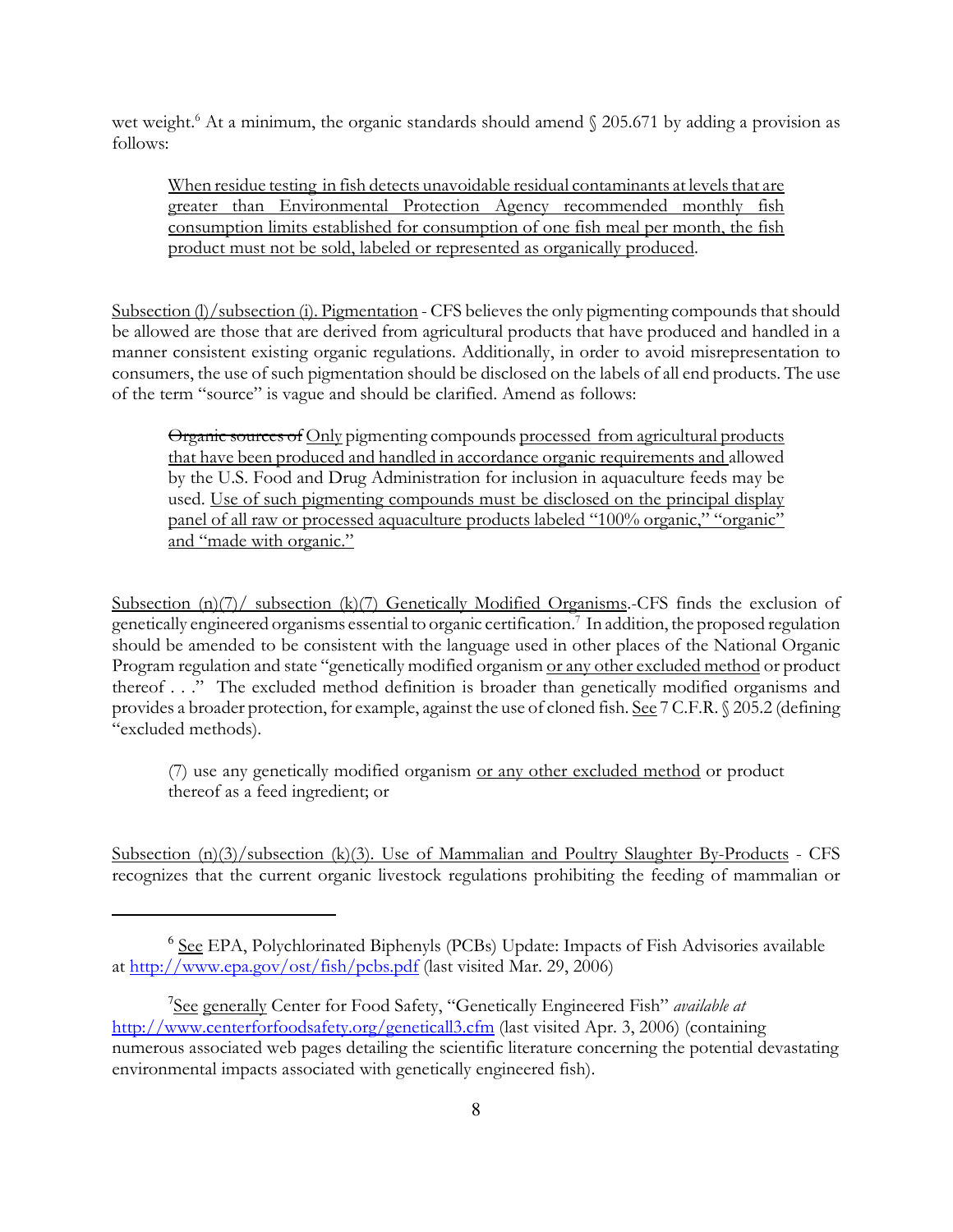poultry slaughter by-products to mammals or poultry and greatly reduce the risk of transmissible spongiform encephalothies (TSEs) in organic livestock. See 205.236(b)(5). However, the Working Group's discussion of the byproducts issue errantly suggests that "no compelling scientific rationale" exists to support the prohibition on byproduct use in aquaculture. As early as 1997, prions were detected in spawning salmon.<sup>8</sup> Research on whether feed containing BSE infected material can cause species transfer of TSEs to farmed fish remains a question being researched.<sup>9</sup> The United Kingdom feedstuffs regulation prohibits the feeding of "processed animal protein (includes mammalian meat and bonemeal, poultry meal, feather meal etc)" and "gelatine from ruminants" to non-ruminant farm animals including fish.<sup>10</sup> As a result, CFS believes that the aquaculture standards should take a precautionary approach and remain consistent with the feeding standards for other organic livestock. CFS supports the proposed regulations that bans the use of mammalian and poultry slaughter by-products.

### Proposed §205.253 Aquaculture Health Care

In most places the proposed regulations mirror and, in some places, strengthen the livestock provisions found at 7 C.F.R. §205.238. In particular, CFS supports the absolute prohibition on synthetic parasiticides contained at proposed subsection (c)(4).

Subsection (a) - CFS notes that provisions (a)(5) & (6) should be read to require that the conditions and physical accomodations should be developed on a species specific basis.

Subsection (c) - CFS also believes that prohibition on hormones should be extended beyond growth hormones so that hormones are not allowed in the production of sex-reversed brood stock used to produce monosex stocks. The subsection should be amend as follows:

(3) Administer hormones for growth promotion, prevention of reproductive maturation and sex reversal.

### Proposed §205.254 Aquaculture Living Conditions

Subsection (a).- CFS supports this provision and believe the provision should be interpreted to prevent

<sup>10</sup> See DEFRA, "Guidance Note on Feed Controls in the Transmissible Spongiform Encephalopathies Regulations 2006" available at http://www.defra.gov.uk/animalh/bse/animal-health/feedbanguide.pdf

<sup>&</sup>lt;sup>8</sup> CJ Gibbs and CL Bolis,. Normal Isoform of Amyloid Protein (PrP) in Brains of Spawning Salmon, Mol. Psych., 2:2, 146-47 (1997).

<sup>&</sup>lt;sup>9</sup> D. Matthews and BC Cooke, The Potential for Transmissible Spongiform Encephalopathies in Non-Ruminant Livestock and Fish, Rev. Sci. Tech. Off. Int. Epiz., 22:1, 283- 296 (2003).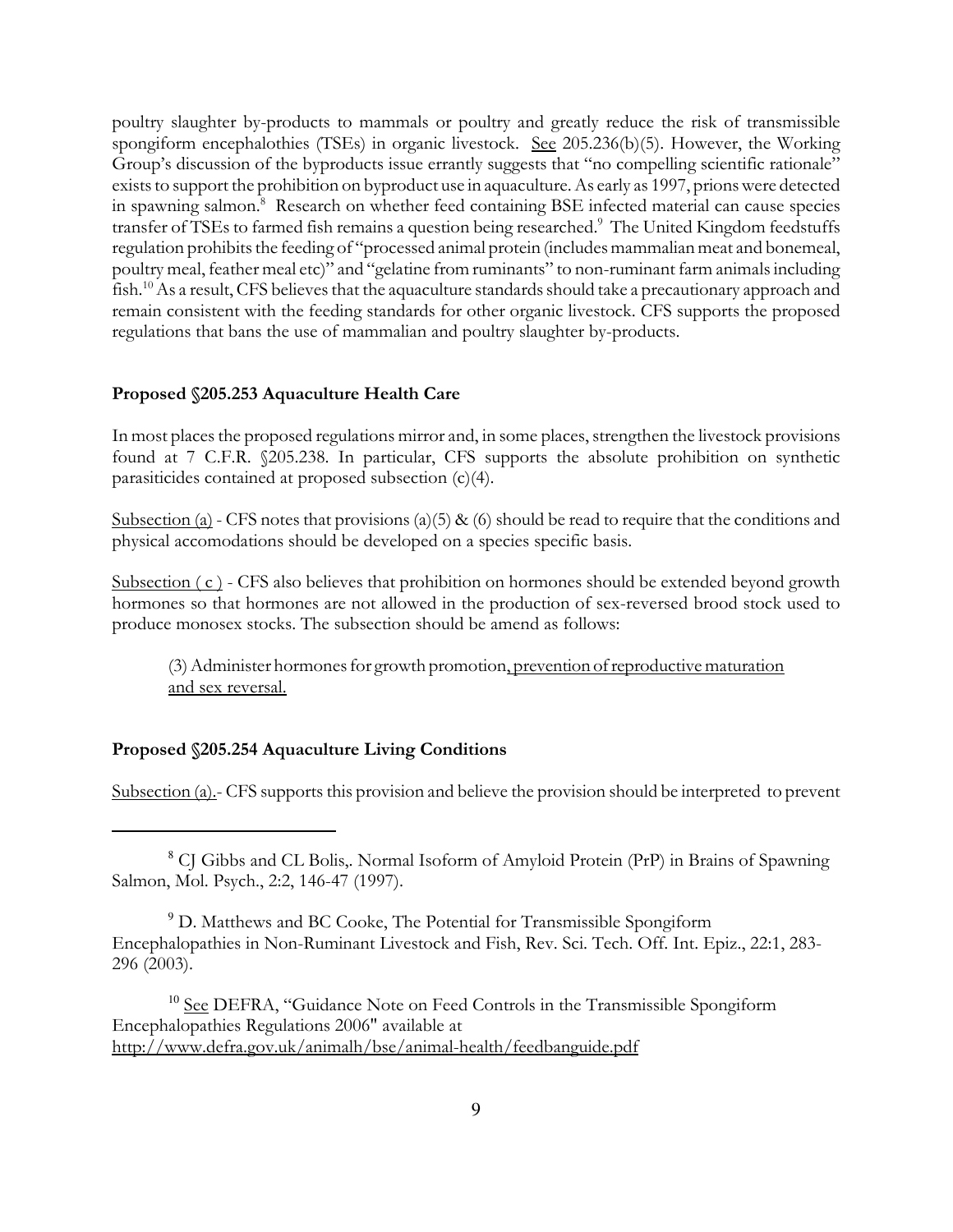the use of anadromous fish from being used in any organic aquaculture systems that does not allow such species to migrate and spawn per their natural behavior.

Both subsections  $(A)(1)$  &  $(2)$  should be amended to reflect that in establishing such systems the conditions must reflect a species specific approach.

Subsection (b). - The proposed provisions concerning predation loss are not integrated into the organic regulations requirements for greater biodiversity planning. The existing regulations define organic production as a production system that fosters conservation of biodiversity. 7 C.F.R. § 205.2 (defining "organic production"). The NOP has stated that:

Many commenters stated that the final rule should include a definition of "organic production" that required that certified operations must preserve or protect biodiversity. These commenters stated that the preservation of biodiversity is a requirement in many existing organic certification standards, including the Codex guidelines. They also stated that the NOSB had included the requirement to preserve biodiversity in its definition of organic. We agree with the intent of these comments but prefer the term, "conserve," to "preserve" because it reflects a more dynamic, interactive relationship between the operation and biodiversity over time. We included a definition for organic production as "a production system that is managed in accordance with the Act and regulations in this part to respond to site-specific conditions by integrating cultural, biological, and mechanical practices that foster cycling of resources, promote ecological balance, and conserve biodiversity." 65 Fed Reg. 80548, 80550 (December 21, 2000)(emphasis added).

To that end the NOSB has recommended specific use of biodiversity planning in organic plans.<sup>11</sup> The aquaculture regulations must be clear that all predator deterrence plans must be consistent with the organic principle and aim of conserving biodiversity. Accordingly the regulation should be amended as follows:

The culture system must be managed to minimize the risk of losses of cultural stock and stress to culture aquatic animals caused by predators. Organic aquaculture facilities must develop an integrated predator deterrence plan that identifies potential predators, appropriate deterrence methods, how predator behavior will be modified by application of deterrence methods, contingencies for failure to achieve objectives, and documentation of control method and effects and how such plans are consistent with the goal of conserving biodiversity.

#### Proposed §205.255 Aquaculture Facilities

Subsection (a). - The language is far too discretionary. The use of language "shall take into

<sup>&</sup>lt;sup>11</sup> See NOSB, Modifiction of Organic System Plan

http://www.ams.usda.gov/nosb/FinalRecommendations/Aug05/OrganicSystemPlan.pdf.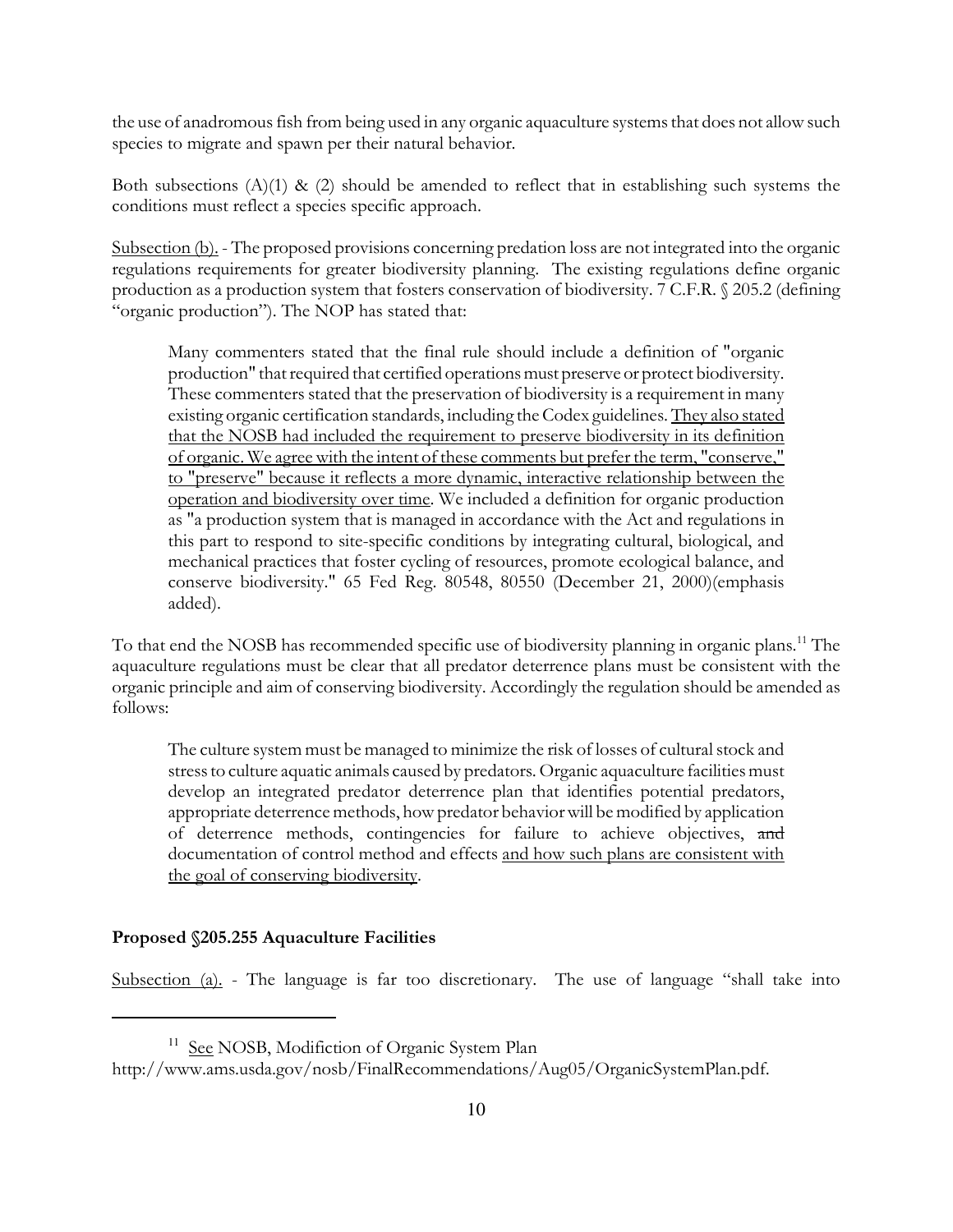consideration" would allow an aquaculture facility to be sited anywhere so long as there is some minimal look at the environment of the proposed site. Such a cursory look would not be consistent with the environmental ethic at the core of the organic standards. The provision should take concrete steps to ensure that the locating of an aquaculture facility does not harm the surrounding aquatic and terrestrial ecosystems. The provision should also be consistent with CFS's proposed amendments to § 205.250 that seek to enhance the recovery and preservation of existing wild fisheries. Additionally, there should be an outright prohibition about locating facilities in marine protected areas, critical habitat for endangered species or other sensitive areas. Accordingly, the language should be amended to read:

Location of organic aquaculture facilities shall take into consideration must ensure the maintenance of the aquatic environment and surrounding aquatic and terrestrial ecosystem. Siting of such facilities should support and enhance the restoration or recreation of self-sustaining functioning wild fisheries, and the preservation of highquality and threatened wild fisheries. No facilities can be located in marine protected areas, critical habitat for endangered species or other areas protected or preserved under federal, state or local law for the purpose of maintaining the natural environment.

#### Subsection (k) 1. Use of Open Water Net Pens Should Not Be Permitted

CFS strongly opposes the provisions allowing for the use of open water net-pens. Regardless of containment management plans, open water net pens are highly susceptible to breakage and breach and it must be assumed their use means escape of non-native fish. As demonstrated by the current use of ocean pens for aquaculture, the accidental release of fish is considerable. Indeed, on average, 15% of farmed fish escape.<sup>12</sup> In 1990, approximately four million fish escaped from a fish farm in Norway.<sup>13</sup> Recently, over 170,000 farm raised salmon escaped from a net pen after a storm in Maine.<sup>14</sup> The Fish and Wildlife Service reports that "25-40% of the fish in the North Atlantic Ocean is of aquaculture origin."<sup>15</sup> Weather, human error, and marine mammal and bird attacks all contribute to the release of fish from ocean pens. Recognizing that fish repeatedly escape from net pens, the Council on Environmental Quality has been stated that it "must be assumed that escapes will occur" from net

<sup>13</sup> Walter Gibbs, Fish-Farm Escapees Threaten Wild Salmon, N.Y. Times, Oct. 1, 1996 at C4.

<sup>&</sup>lt;sup>12</sup> Eric Hallerman & Anne Kapuscinski, Ecological Implications of Using Transgenic Fishes in Aquaculture, 194 ICES Mar. Sci. Symp. 56, 59 (1992)

<sup>&</sup>lt;sup>14</sup> Catastrophic Salmon Escape Prompts Calls for Moratorium on the Aquaculture Industry, available at http://www.clf.org/hot/20010223.htm (last visited Apr. 2, 2001).

<sup>&</sup>lt;sup>15</sup> Fish and Wildlife Service, Biological Report on the Status of Atlantic Salmon: Threats to Wild Salmon, available at http://news.fws.gov/salmon/asalmon75.html. (last visited Apr. 10, 2000).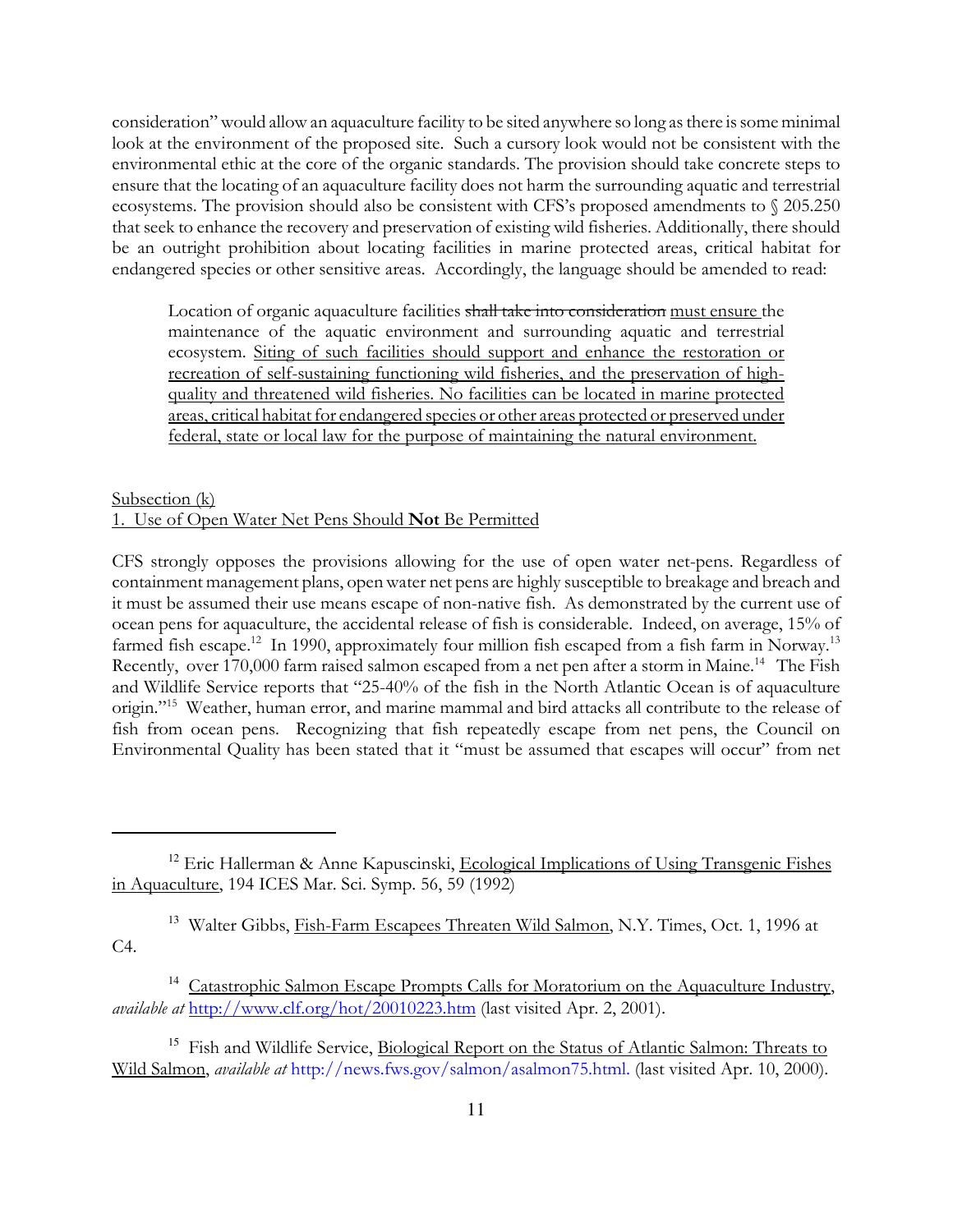## pens.<sup>16</sup>

Once cultured fish, organically managed or otherwise, escape from ocean pens, endangered species and species approaching "endangered species" status will likely be severely impacted. The rapidly decreasing fish population levels are evident in a recent study showing that there are 82 species of fresh water fish in North American waters that are near extinction.<sup>17</sup> Moreover, the number on the endangered species list has reached 114 and includes populations of the chinook, chum, coho, and sockeye salmon.<sup>18</sup> Even the number of Atlantic salmon have dramatically decreased leading the Department of Interior and Department of Commerce to list this species as endangered under the ESA.<sup>19</sup> These agencies stated that one of the reasons for the decline of this species is due to aquaculture because farmed fish can spread diseases to wild Atlantic salmon and when farmed fish escape they can affect the genetic integrity and compete with Atlantic salmon for habitat and food.<sup>20</sup>

Given the fragile state of fish populations and aquatic ecosystems, allowing organic fish in ocean pens will likely contribute to the further devastation of the Atlantic salmon and other fish populations. Already, introduced non-native fish from aquaculture facilities are believed to have contributed to the decline of eight fish species listed under the Endangered Species Act.<sup>21</sup> Regulations that may exacerbate such a situation are inconsistent with the goals of organic production and with the protection of biodiversity asserted in proposed §205.250(5).

### 2. Conversion Period of One Year is Not Supported

CFS opposes a proposed conversion period of one year or less. Land based production systems require a three year conversion period and aquaculture facilities should meet the same standard. See 7 C.F.R. §205.202. No rationale is given as to why aquaculture facilities should face a reduced transition. This section should be amended to read:

<sup>16</sup> Case Study No. 1., Growth-Enhanced Salmon, in CEQ and OSTP Assessment: Case Studies of Environmental Regulations for Biotechnology, at 23 (Jan. 2001).

<sup>17</sup> J.A. Musick, et al, Marine, Estuarine, and Diadromous Fish Stocks at Risk of Extinction in North America, 25 Fisheries 6, 19 (Nov. 2000).

<sup>18</sup> U.S. Fish and Wildlife Service, U.S. Listed Vertebrate Animal Species Report by Taxonomic Group as of 11/1/2000, available at http://endangered.fws.gov/wildlife.html

<sup>19</sup> 65 Fed. Reg. 69459 (2000).

<sup>20</sup> See DOI and DOC, Guide to the Listing of a Distinct Population Segment of Atlantic Salmon as Endangered (Nov. 2000).

<sup>21</sup> See Goldburg and Triplett, Murky Waters: Enviornmnetal Effects of Aquaculture in the U.S., at 51 - 52; DOI and DOC, Guide to the Listing of a Distinct Population Segment of Atlantic Salmon as Endangered (Nov. 2000).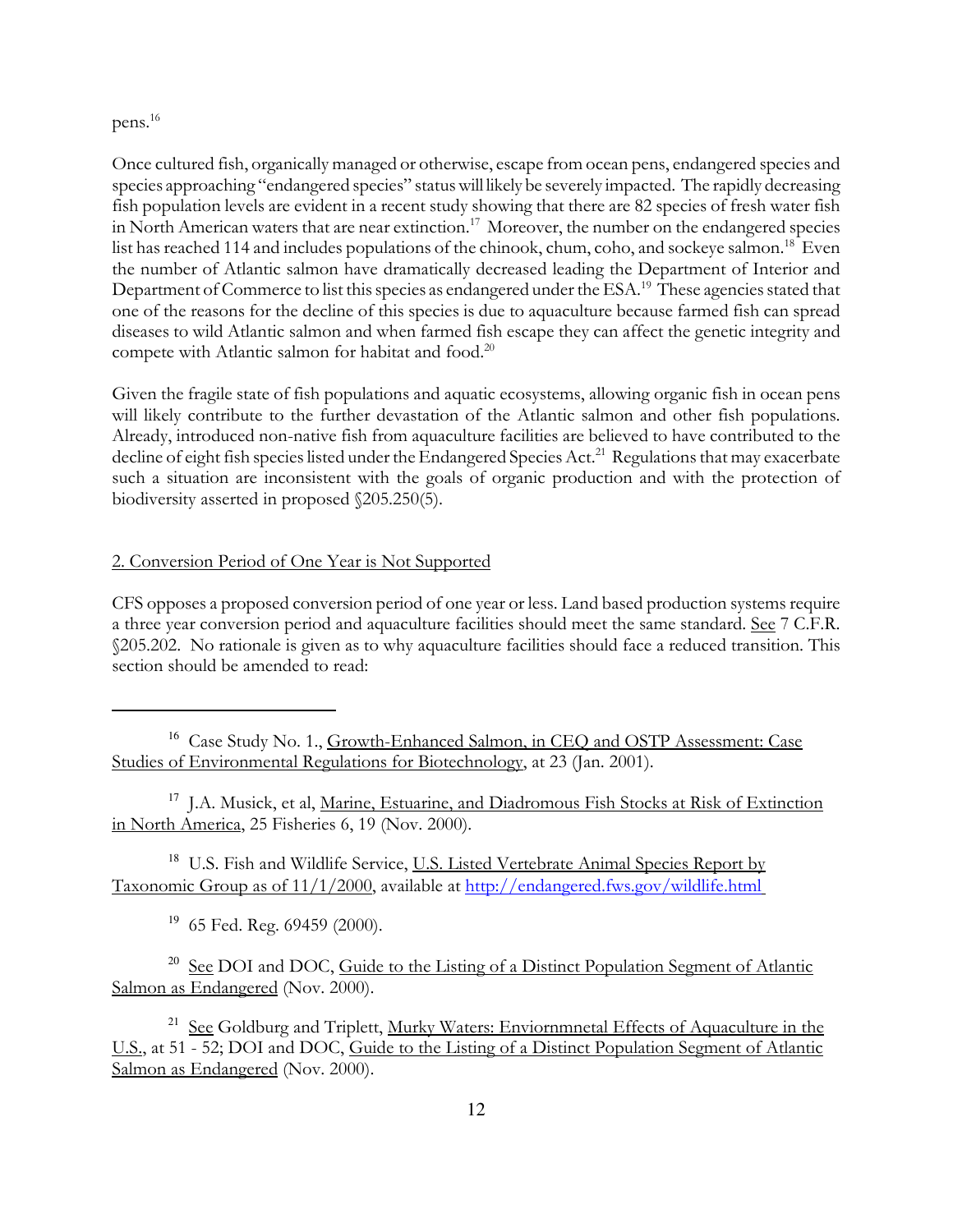(k) Open water net-pens and enclosures are permitted where water depth, current velocities and direction, stocking densities, and other factors act to adequately disperse metabolic products in order to minimize accumulation of discharged solids on the bottom sediments under the net pens. However, water currents should not be excessive to cause the fish to expend excessive energy to swim and to be unable to consume food. Monitoring shall be employed to ensure that the natural assimilative capacity at the site is not overburdened. Facility managers shall take all practicable measures to prevent transmission of diseases and parasites between cultured and wild aquatic animals. Use of multiple species of aquatic plants and animals to recycle nutrients must be included in every management plan. Except as may be provided in § 205.601 or § 205.602, chemical treatment of biofouling organisms on nets is not allowed. An organic conversion period of three years immediately preceding harvest of the fish at least one year, or crop cycle, whichever is less shall be required

Subsection (l). Facilities With Direct-Soil Water Contact - Subsection (l) fails to encourage the creation of organic aquaculture facilities as part of larger integrated farming systems. As proposed, subsection (l) would allow a facility with direct soil-water contact to convert to production after one year or even less. This is clear circumvention of the requirements of §205.202 which require land conversion to occur over a three year period. Accordingly, any facility with direct soil and water land contact must convert with the surrounding land over three years. Absent the adjacent land converting over three years, the facility could be subject to direct contact with prohibited materials or run off from the land that is deemed not convert organic in land terms but would somehow be acceptable in aquatic terms. This section should be amend to read:

Production systems with direct soil-water contact are allowed provided that the land and water undergo a conversion period of one year or crop cycle, whichever is less, of three years occurs under organic management before production can be certified organic as specified in § 205.202, Land requirements.

Subsection  $(n)$  - Subsection  $(n)(4)$  again uses language, "shall take into consideration," that is far too discretionary. The regulation should be amended so that appropriate stocking rates for each species are required. Accordingly, the regulation would be amended to read:

Stocking density levels that take into consideration appropriate for the particular species being produced that ensure animal health and overall well-being, including the natural schooling characteristics of the species.

#### Proposed §205.258 Farmed Aquatic Plants

Subsection (b) -Subsection (b)(1) is again inconsistent with the overall three year transition period required for organic production. As written a pond or containment vessel would only require that no prohibited methods be used on the system preceding organic production. No rationale is given as to